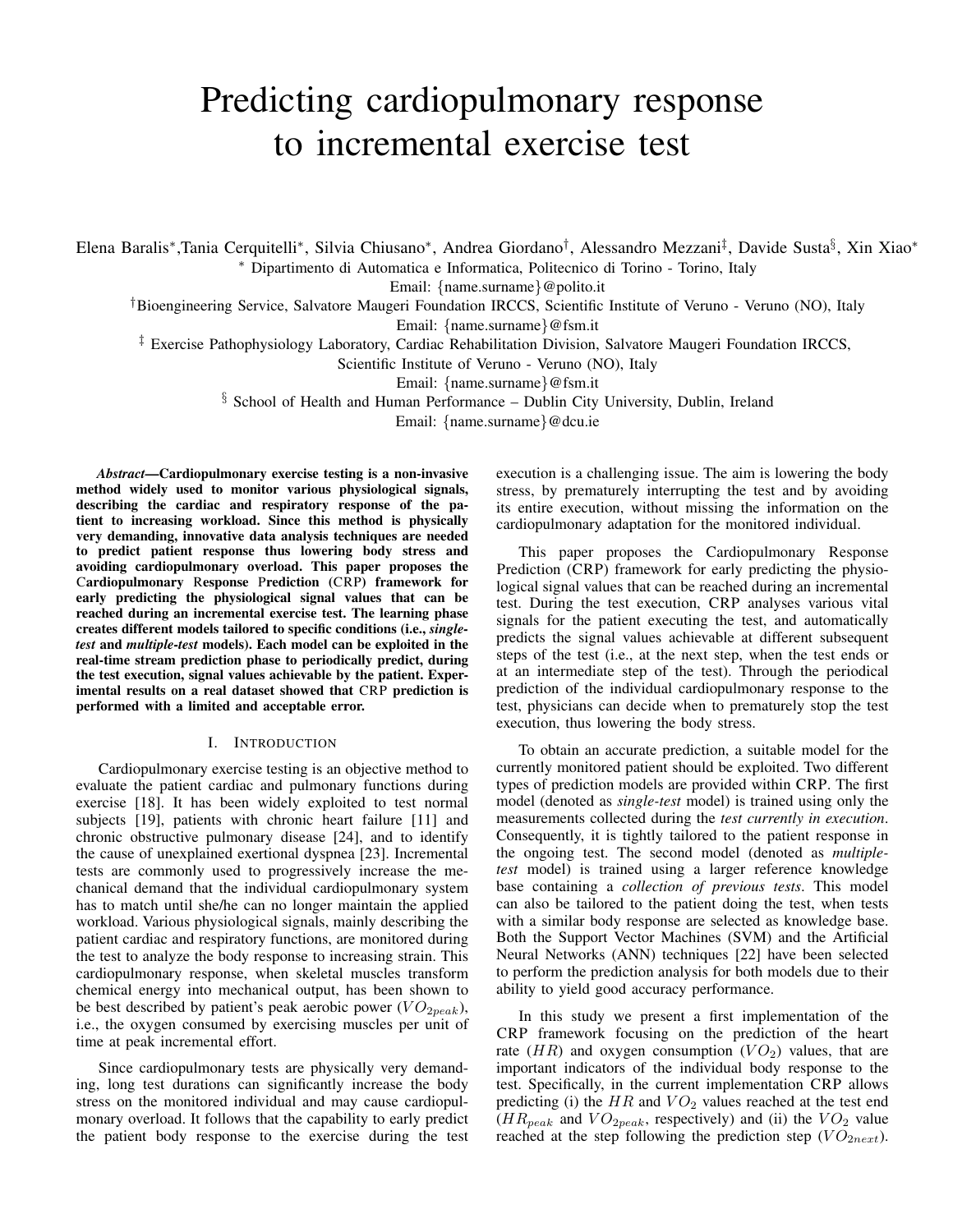

Fig. 1. The CRP framework

The *multiple-test* model is available to predict  $HR_{peak}$  and  $VO_{2peak}$ , while both *single-test* and *multiple-test* models are provided for  $VO_{2next}$  prediction. The experimental evaluation of the proposed approach has been performed on a real dataset containing incremental tests for diverse patients. Tests have been run by using a test protocol (i.e.,  $5W \times 30\text{sec}$ ) commonly adopted for the functional evaluation of cardiac patients. Experimental results showed that CRP is able to perform the prediction with a limited error, which does not seem to affect the evaluation of the patient's response to exercise. CRP allows reducing the test duration, thus lowering the body stress of patients without loosing key physiological information (as  $VO_{2peak}$  and  $HR_{peak}$ ) on their response to the test.

The paper is organized as follows. Section II presents an overview of the CRP framework. Section III reports and discusses the experimental evaluation of a first implementation of the proposed approach. Section IV discusses previous work on cardiopulmonary analysis. Section V presents future developments.

## II. METHODOLOGY

The CRP framework analyses the physiological signals collected during the cardiopulmonary exercise test to early predict the values of important signals (as  $HR_{peak}$  and  $VO_{2peak}$ ) that can be reached by the patient in the test. CRP is organised into the following four main phases: (i) data collection, (ii) data stream processing, (iii) prediction analysis, and (iv) prediction validation. The building blocks of the framework are shown in Figure 1 and detailed below.

#### *A. Data collection*

The test execution is characterized by the test protocol and the various physiological signals that are continuously monitored during the test. The CRP framework collects data on both the monitored signals and the workload progressively assigned in the text execution.

In the incremental tests considered in this study, the workload is a step signal defined by two parameters: The increment

| Signal name                          | <b>Abbreviation</b> | <b>Measurement</b><br>unit |
|--------------------------------------|---------------------|----------------------------|
| Fraction of inspired oxygen          | FIO <sub>2</sub>    | $\%$                       |
| Fraction of expired oxygen           | $FEO_{2}$           | $\%$                       |
| Fraction of inspired carbon dioxide  | FICO <sub>2</sub>   | $\%$                       |
| Fraction of expired carbon dioxide   | FECO <sub>2</sub>   | $\%$                       |
| Fraction of end-tidal carbon dioxide | FetCO <sub>2</sub>  | $\%$                       |
| Fraction of end-tidal oxygen         | FetO <sub>2</sub>   | $\%$                       |
| Ventilation                          | VЕ                  | l/min                      |
| Respiratory rate                     | RR                  | breaks/min                 |
| Inspiratory time                     | IТ                  | sec                        |
| Expiratory time                      | ET                  | sec                        |
| Heart rate                           | HR                  | beats/min(bpm)             |

MONITORED PHYSIOLOGICAL SIGNALS

of workload at each step  $(W_{step})$  and the duration of each step ( $t_{step}$ ) in which the workload is kept constant. These two parameters define the test protocol, denoted  $W_{step} \times t_{step}$ , meaning that every  $t_{step}$  seconds the workload is increased by  $W_{step}$  Watt. The protocol is set before the test starts and it is kept constant during the test. The test ends when the individual cannot sustain the current workload. The  $HR_{peak}$ and  $VO_{2peak}$  values represent the highest values achieved by the individual in the test, for the heat rate and oxygen consumption signals respectively.

During the test execution, various physiological signals are sampled to analyze the patient body response under increasing strain. More specifically, the patient is monitored by means of a set of sensors and a spirometer. Besides the cardiovascular parameters (e.g., the heart rate), the majority of monitored signals describes the patient ventilatory function (e.g., fraction of inspired and expired oxygen). Table I reports the subset of physiological signals collected in CRP to support the prediction analysis. Since collected signals differ both in scale and measurement unit, a *min-max* normalization step [25] has been performed. This technique is typically exploited in time series analysis [14], because it preserves the original data distribution.

According to [17], the patient oxygen consumption  $VO<sub>2</sub>$ (expressed in liters per minute,  $l/min$ ) during the test execution has been calculated based on the oxygen and carbon dioxide inspired and expired by the patient.  $VO<sub>2</sub>$  is computed as

$$
VO_2 = f_{STPD} \times VE \times \left[ \left( \left( 1 - \left( FEO_2 + FECO_2 \right) \right) / \left( 1 - \left( FIO_2 + FICO_2 \right) \right) \right) \right]
$$
  
×
$$
FIO_2 - VE \times FEO_2
$$
 (1)

where  $f_{STPD}$  is the factor of Standard Temperature and Pressure Dry air.  $f_{STPD}$  allows comparing values regardless of the temperature and pressure conditions at which they are collected. Based on [17],  $f_{STPD}$  can be expressed as

$$
f_{STPD} = (273^{\circ} K / (273^{\circ} K + T_A)) \times (P_{BAR} - P_{H20}) / (760 mm Hg)
$$
 (2)

where  $P_{BAR}$  is the ambient barometric pressure and  $P_{H20}$  is the water vapor pressure at temperature  $T_A$ . In this study,  $T_A$ was assumed "36°C, and consequently  $P_{H20} = 44.6mmHg$ .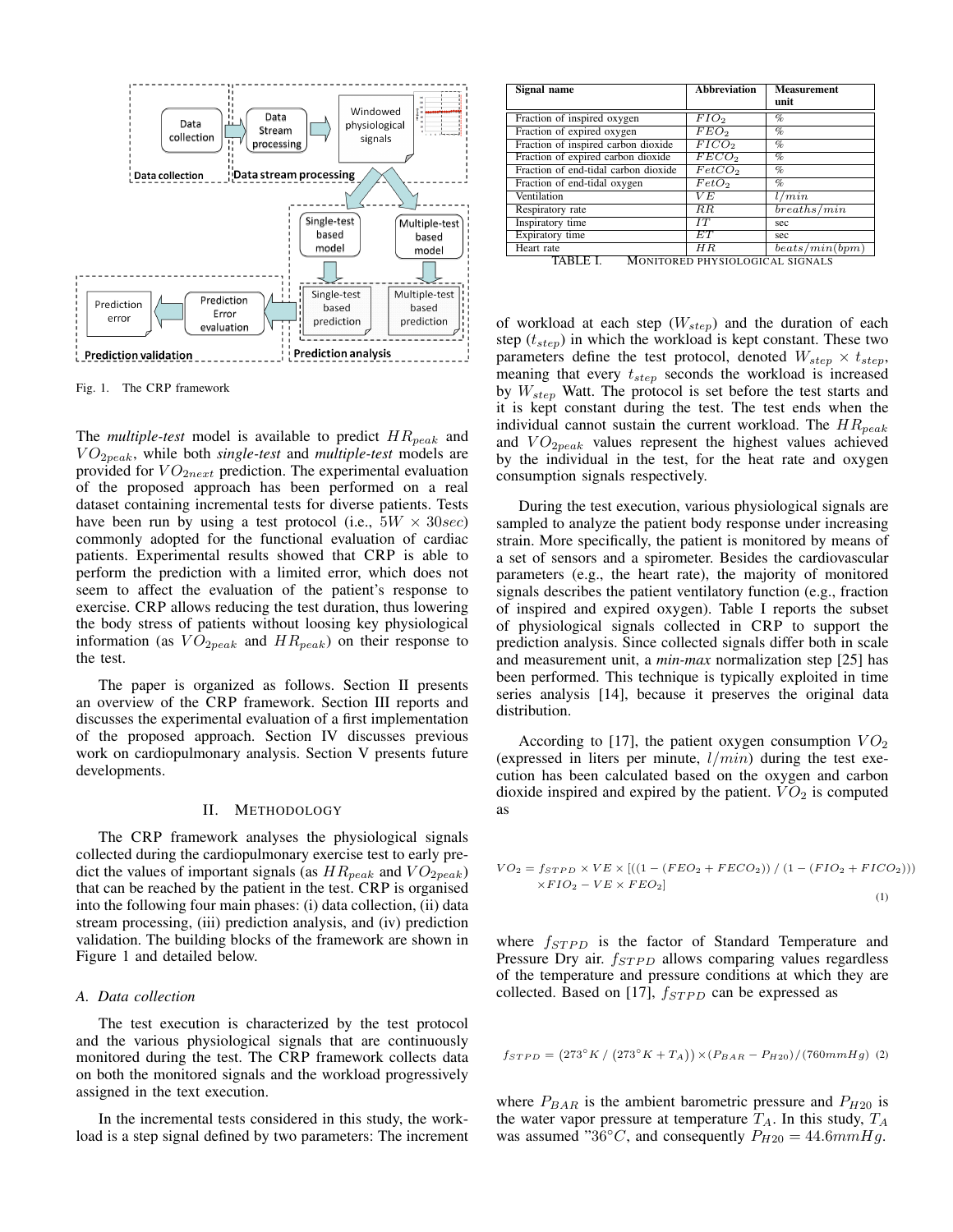#### *B. Data stream processing*

In cardiopulmonary exercise tests, the exact test duration cannot be specified a-priori because it depends on the patient condition and his/her capability to sustain the progressively rise in workload. Consequently, physiological signals monitored during the test execution should be captured as an unbounded stream. For this reason, the CRP framework has been designed to perform the prediction task through the *data stream analysis over a sliding time window*. Specifically, at each step of the test, one single sliding time window over the original data stream is considered for the prediction task. This window contains a snapshot of the physiological signals monitored in the previous instants of the test. It allows describing the recent past response of the patient to the test, and consequently predict his/her response in the next instants of the test (e.g., the achievable  $HR_{peak}$  and  $VO_{2peak}$  values).

The sliding time window approach required the definition of the three parameters listed below. (i) The sliding time  $window$  size parameter  $(w_{length})$  determines the temporal context of interest. A too short time window may focus the prediction task on an almost instantaneous evaluation of the patient condition, since only recently collected data are considered while the previous patient behavior is ignored. Instead, a too large time window allows analyzing many data on past patient behavior, but it may introduce noisy information in the prediction analysis. (ii) The *moving step* parameter  $(s_t,$  $s_t \leq w_{length}$ ) defines how often the window moves, and consequently the step when the prediction is performed. (iii) The *prediction horizon* parameter  $(h_t)$  defines the distance between the current sample in the time window and the value to be predicted.

#### *C. Prediction analysis*

During the test execution, the patient cardiopulmonary response to the exercise in the subsequent steps of the test can be predicted using the CRP framework.

The prediction of the physiological signal values achievable in a new ongoing test  $Q$  takes place at each time  $t_p$  in which the workload is increased. Two types of prediction models, named *single-test* and *multiple-test* model, can be created in CRP. They differ in the reference knowledge base used for model training.

More specifically, for the *single-test* approach, the prediction model is trained only using the *new test* Q currently in execution. Instead, the *multiple-test* model is trained with a *set of previous tests* run with the same protocol of test Q, and reaching a workload value at least equal to the workload of test  $Q$  at the prediction step  $t_p$ .

The *single-test* approach provides a *tightly tailored model* to the patient response in the ongoing test. The *multiple-test* approach generates an *enriched model* considering responses collected in more tests. To build a suitable model for the currently monitored patient, previous tests showing response to the exercise similar to the patient response in the ongoing test can be considered. For example, tests reaching workload values within a given range can been selected. In this study, we adopted this criterion.

For both *single-test* and *multiple-test* approaches, the prediction process entails the following two main phases.

(i) *Prediction model creation.* A different prediction model is created for each target physiological signal value (e.g., for  $HR_{peak}$  and  $VO_{2peak}$  value). The prediction model is trained with the ongoing test Q (*single-test* model) or a set of previous tests (*multiple-test* model). For both (*single-test* and *multiple-test*) approaches, the prediction model is trained by considering the physiological signals listed in Table I. These signals are monitored within a sliding time window preceeding the prediction step  $t_p$ .

(ii) *Prediction of the physiological signal values.* The (*singletest* or *multiple-test*) model is used to predict the physiological signal values achievable in one subsequent step of the new ongoing test  $Q$ . It is possible to predict the signal values reached by test  $Q$  in the step following the current (prediction) step (i.e., the *next* step of the test), when the test ends (i.e., the *final* step of the test), or in an *intermediate* step of the test.

Different data mining algorithm can be chosen for the prediction analysis. Among the available techniques suited for the regression problem (i.e., the prediction of a real value as in this study) we selected Support Vector Machines (SVM) [22] and Artificial Neural Networks (ANN) [25]. Both techniques can be used for both regression and classification problems, and they have been widely exploited in many different applications yielding good accuracy performance. The two techniques are briefly presented below while their configuration in the CRP framework is described in Section III.

Support Vector Machines (SVM) [22] have been first proposed in statistical learning theory. SVM is able to deal with high-dimensional data and it generates a quite comprehensive (geometric) model. An SVM predictor is based on a kernel function  $K$  that defines a particular type of similarity measure between data objects. Examples of kernel functions are linear, RBF (Radial Basis Function), polynomial, or sigmoid kernel. The SVM learning problem can be formulated as a convex optimization problem, in which different algorithms can be exploited to find the global minimum of the objective function.

Artificial Neural Networks (ANN) [25] simulate biological neural systems. The network consists of an input layer,  $n$ hidden layers, and an output layer. Each layer is made up of nodes. Each node in a layer takes as input a weighted sum of the outputs of all the nodes in the previous layer, and it applies a nonlinear activation function to the weighted input. The network is trained with backpropagation and learns by iteratively processing the set of training data objects. For each training data object, the network predicts the target value. Then, weights in the network nodes are modified to minimize the mean squared prediction error. These modifications are made in the backwards direction, that is, from the output layer through each hidden layer down to the first hidden layer.

#### *D. Prediction validation*

This block measures the ability of the CRP framework to correctly predict, for a new ongoing test, the physiological signal values achievable in a subsequent step of the test (e.g., when the test ends). To this aim the *absolute prediction error* is computed. It is the absolute difference between the predicted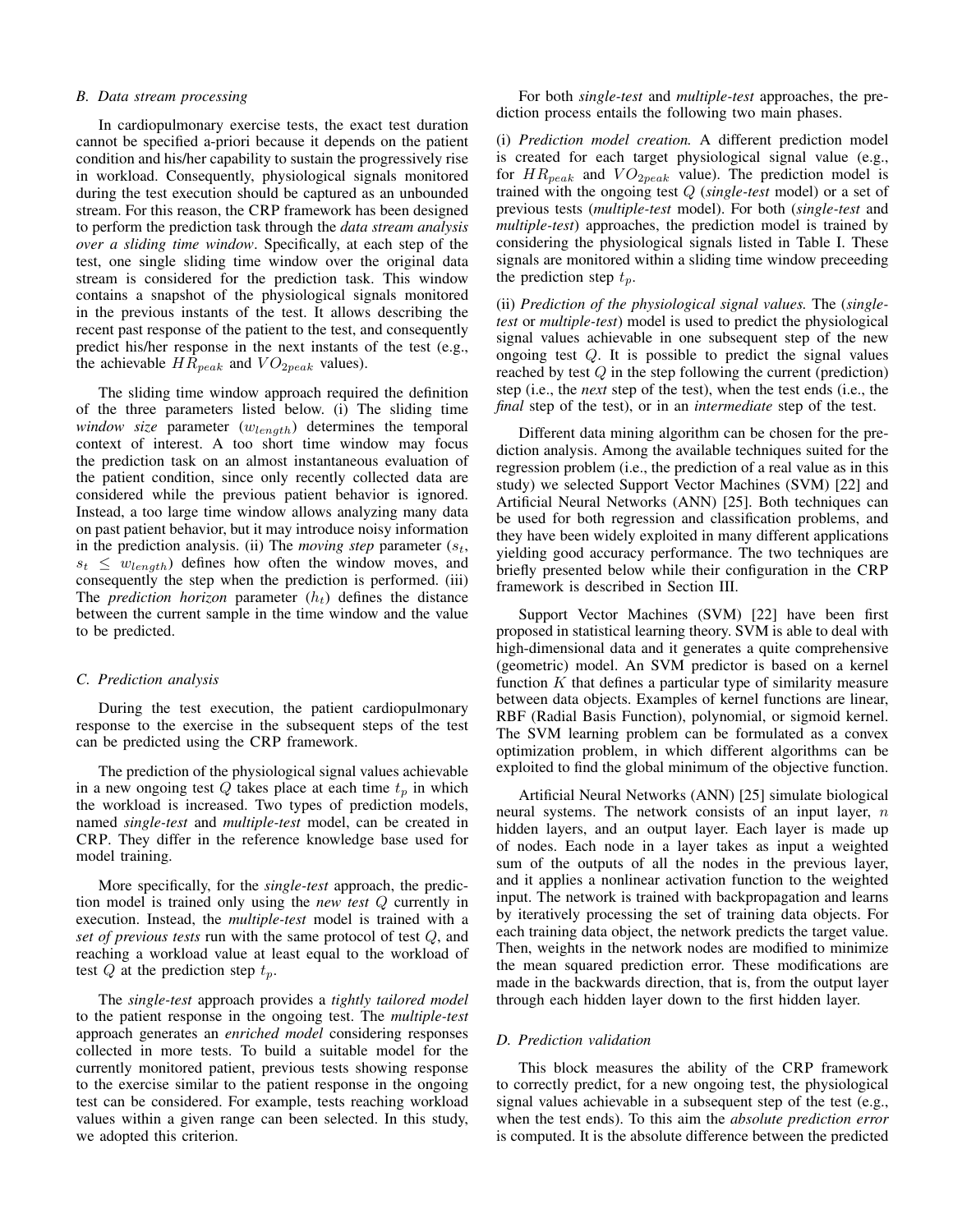and the actual value of the signal in the test. During the test execution, the signal value is periodically predicted each time an increment of workload occurs, and the corresponding prediction error is evaluated.

In this study, the leave-one-out cross-validation method [25] is used for prediction error evaluation. At each workload increment (i.e., at each prediction step  $t_p$ ), the subset of tests still running is selected from the dataset. In turn, a different test is picked out of this subset, while the remaining tests are used as knowledge base to predict the considered values. To perform the prediction, the chosen test for the prediction and the reference knowledge base used for the prediction model creation are described by their values within the sliding time window (with size  $w_{length}$ ). The *Mean Absolute Error* (MAE) [25] at prediction step  $t_p$  is the average of the absolute prediction errors computed for all tests in the subset.

## III. EXPERIMENTAL RESULTS

This section presents the experimental results for our first implementation of the CRP framework. In the current implementation, CRP allows predicting (i) the  $HR$  and  $VO<sub>2</sub>$ values reached at the test end  $(HR_{peak}$  and  $VO_{2peak})$  and (ii) the  $VO<sub>2</sub>$  value reached at the step following the prediction step  $(VO_{2next})$ . The *multiple-test* model is provided to predict  $HR_{peak}$  and  $VO_{2peak}$  values, while both *single-test* and *multiple-test* models are available for  $VO_{2next}$  prediction. Both *multiple-test* and *single-test* models have been created using both SVM and ANN algorithms. The ability of the CRP framework in correctly predicting the values above is evaluated by analysing the prediction error (MAE) and its distribution. To measure the efficiency of CRP in performing the prediction analysis, the training and prediction time are also discussed.

The experimental evaluation has been performed on a real dataset including several incremental tests for diverse anonymized patients collected at "Exercise pathophysiology laboratory - Cardiac rehabilitation division - Fondazione Salvatore Maugeri IRCCS", Veruno, Italy [16]. Tests have been run using the  $5W \times 30sec$  test protocol commonly adopted for the functional evaluation of cardiac patients. The dataset includes 125 tests done by cardiac patients who have reached a maximum workload in the range  $[85W \div 115W]$  in the tests. Table II reports the main data distribution of the monitored physiological signals (introduced in Table I), the computed  $VO<sub>2</sub>$  (as described in Section II-A), and the peak values for  $VO<sub>2</sub>$  and HR (i.e.,  $VO<sub>2peak</sub>$  and  $HR<sub>peak</sub>$ ).

In the current CRP implementation, the data stream processing has been implemented by using the Windowing operator available in the RapidMiner toolkit [20]. Both SVM and ANN predictors have been implemented using the corresponding operators available in RapidMiner. The prediction validation block of CRP has been implemented in Python programming language using the X-Validation operator of RapidMiner.

For the results reported in this study, the CRP framework has been configured as follows. For the sliding time window approach, the time window size  $(w_{length})$  has been set to 3, the moving step  $(s_t)$  to 1, and the prediction horizon  $(h_t)$  to 1 (for  $VO_{2next}$  prediction) or to the test duration (for  $HR_{peak}$  and

| Signal Name (unit)                                            | Mean $\pm$ SD         | <b>MIN</b> | <b>MAX</b> |  |
|---------------------------------------------------------------|-----------------------|------------|------------|--|
| $FIO_2(\%)$                                                   | $0.205 \pm 0.0021$    | 0.2        | 0.21       |  |
| $FEO_2(\%)$                                                   | $0.17 \pm 0.0064$     | 0.15       | 0.19       |  |
| $FICO2(\%)$                                                   | $0.00096 \pm 0.00025$ | 0.00035    | 0.0027     |  |
| FECO <sub>2</sub> (%)                                         | $0.035 \pm 0.0053$    | 0.017      | 0.052      |  |
| FetCO <sub>2</sub> (%)                                        | $0.05 \pm 0.0058$     | 0.032      | 0.066      |  |
| $FetO2(\%)$                                                   | $0.152 \pm 0.0092$    | 0.121      | 0.184      |  |
| $VE$ (l/min)                                                  | $28 \pm 12$           | 7          | 76         |  |
| $RR$ (breaths/min)                                            | $23.07 \pm 5.71$      | 6.05       | 46.75      |  |
| $IT$ (sec)                                                    | $1.24 \pm 0.35$       | 0.60       | 3.48       |  |
| $ET$ (sec)                                                    | $1.594 \pm 0.52$      | 0.69       | 6.58       |  |
| $HR$ (bpm)                                                    | $99.61 \pm 20.04$     | 58.17      | 163.17     |  |
| $VO2$ (l/min)                                                 | $0.796 \pm 0.28$      | 0.175      | 1.76       |  |
| $HR_{peak}$ (bpm)                                             | $128.93 \pm 15.24$    | 79.33      | 163.17     |  |
| $VO_{2\text{peak}}$ (l/min)                                   | $1.22 \pm 0.18$       | 0.72       | 1.76       |  |
| CHARACTERISTICS OF THE DATASET. FOR ALL SIGNALS,<br>TABLE II. |                       |            |            |  |

MEAN AND STANDARD DEVIATION (SD), MINIMUM, AND MAXIMUM VALUES ARE REPORTED.

 $VO_{2peak}$  prediction). For the SVM operator, the RBF (Radial Basis Function) kernel has been selected, and Gamma, C and Epsilon parameters have been set to 0, 500, and 0.001, respectively. To configure the ANN operator, we set activation function as sigmoid function, training cycles 100, learning rate 0.3, momentum 0.2, errorepsilon 1.0E-5, and hidden layer 2. The effect of varying the CRP configuration parameters is discussed in [12]. Experiments have been run on a 2 GHz Intel Centrino Dual-Core PC, with 1 GB of RAM and running Linux kernel 2.6.27.

## *A. Analysis of the prediction accuracy*

This section analyses the accuracy of the CRP framdwork in predicting physiological signal values during the test execution. In all reported charts, step=1 corresponds to the *first step* in the test, when workload 5 W is assigned. The last prediction time corresponds to the achievement of a steadystate heart rate. According to the test protocol in the collected tests, every 30 seconds the prediction is performed.

**Prediction of**  $HR_{peak}$  and  $VO_{2peak}$ . Figures 2 and 3 plot the mean absolute error (MAE) (see Section II-D) for the prediction of the  $HR_{peak}$  and  $VO_{2peak}$  values reached at the test end. The results are promising, as the MAE value is always below 12 bpm for  $HR_{peak}$  and below 0.18  $l/min$ for  $VO_{2peak}$ , for both SVM-based and ANN-based predictors. For both signals and both predictors, the MAE value decreases when postponing the prediction time and progressively tends to zero.

Experimental results show that the CRP framework would allow to prematurely end a cardiopulmonary exercise test even in the early steps of an incremental protocol, with a limited prediction error on both  $HR_{peak}$  and  $VO_{2peak}$  values. This would reduce the test duration, thus lowering the body stress of patients without loosing key physiological information (as  $VO_{2peak}$  and  $HR_{peak}$ ) on their response to the test. Importantly, the prediction error of our method does not seem to affect the evaluation of the patient's response to exercise. For example, Figure 3 shows that estimating  $VO_{2peak}$  at step 10 of a cardiopulmonary exercise test, i.e., at 50 W workload, would yield a MAE for  $VO_{2peak}$  prediction equal to 100 ml/min. In a 75-kg man, this would correspond to 1.3 ml/kg/min, indeed quite an acceptable error for the  $VO_{2peak}$  estimate in the clinical setting.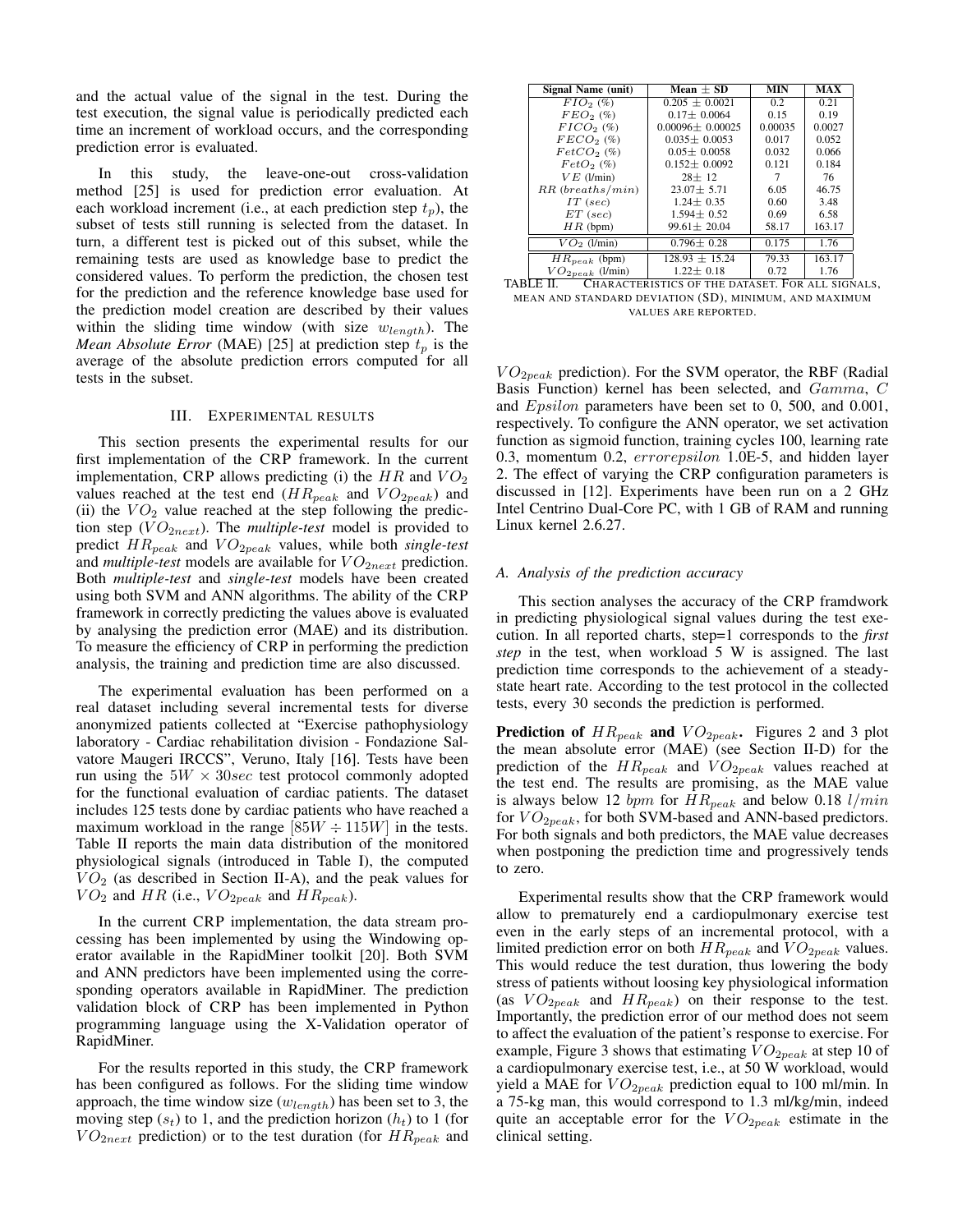

Fig. 2. *multiple-test* model for  $HR_{peak}$  prediction: MAE by varying the prediction time



Fig. 3. *multiple-test* model for  $VO_{2peak}$  prediction: MAE by varying the prediction time

Figures 2 and 3 show a decreasing trend on the MAE value on  $HR_{peak}$  and  $VO_{2peak}$  prediction. This trend is mainly due to the following reasons. (i) The error is higher in the early steps because the reference knowledge base used for prediction contains the majority of the considered dataset. Consequently, tests with different durations (i.e., tests with workload in the range  $[85W - 115W]$  contribute to the prediction task. Later, the prediction becomes more accurate because the reference knowledge base tends to progressively include a subset of tests with similar durations. (ii) When postponing the prediction time, the prediction horizon (i.e., the time interval between the prediction step and the test end) reduces and tends to zero. Thus, the body response at the prediction step tends to get closer to the response at the test end. Because of these two conditions, the prediction of both  $HR_{peak}$  and  $VO_{2peak}$  is initially affected by a larger, but limited, error. We can also observe that in both Figures 2 and 3 MAE curves are more irregulars and not strictly decreasing for the ANN predictor. It follows that, the ANN prediction model is more sensitive than the SVM one in considering a reference knowledge base including tests with different durations.

**Prediction of**  $VO_{2next}$ . As a reference example of the next step prediction task, the  $VO_{2next}$  prediction is reported in this study. Both *single-test* and *multiple-test* models are considered. Results, for SVM and ANN prediction algorithms, are reported in Figures 4 and 5 respectively. For both models, the MAE



Fig. 4.  $VO_{2next}$  prediction using SVM: MAE by varying the prediction time



Fig. 5.  $VO_{2next}$  prediction using ANN: MAE by varying the prediction time

value is very low (in the range  $0.035 \div 0.06$  *l/min*), being the horizon prediction always equal to 1 step.

For the SVM predictor (Figure 4) the *multiple-test* approach slightly improves the *single-test* one except for few prediction times, showing that a larger reference knowledge base can increase the accuracy of the model. Instead, the ANN predictor shows an opposite trend (Figure 5), since the *single-test* approach is slightly better than the *multiple-test* one. However, in both cases the prediction error is very limited for all prediction times.

Performance evaluation. For the considered dataset, the ANN predictor requires a long training time (i.e., more than 12 hours) to build the prediction model, while SVM requires about 3 hours. Once the model is defined, prediction is very efficient (i.e., few seconds) for both predictors.

## IV. RELATED WORK

Data mining techniques have been widely used both in the healthcare and sports domain to analyze physiological signals and support clinicians and exercise physiologists. Common techniques as support vector regression, artificial neural network and other classifiers have been used for blood glucose level prediction [8], emotion recognition [9], and other kinds of disease-related predictions through physiological signal analysis [6]. The early prediction of maximum workload value reached by the individual in the incremental test was first studied in [3], [4] for endurance sports testing. Different from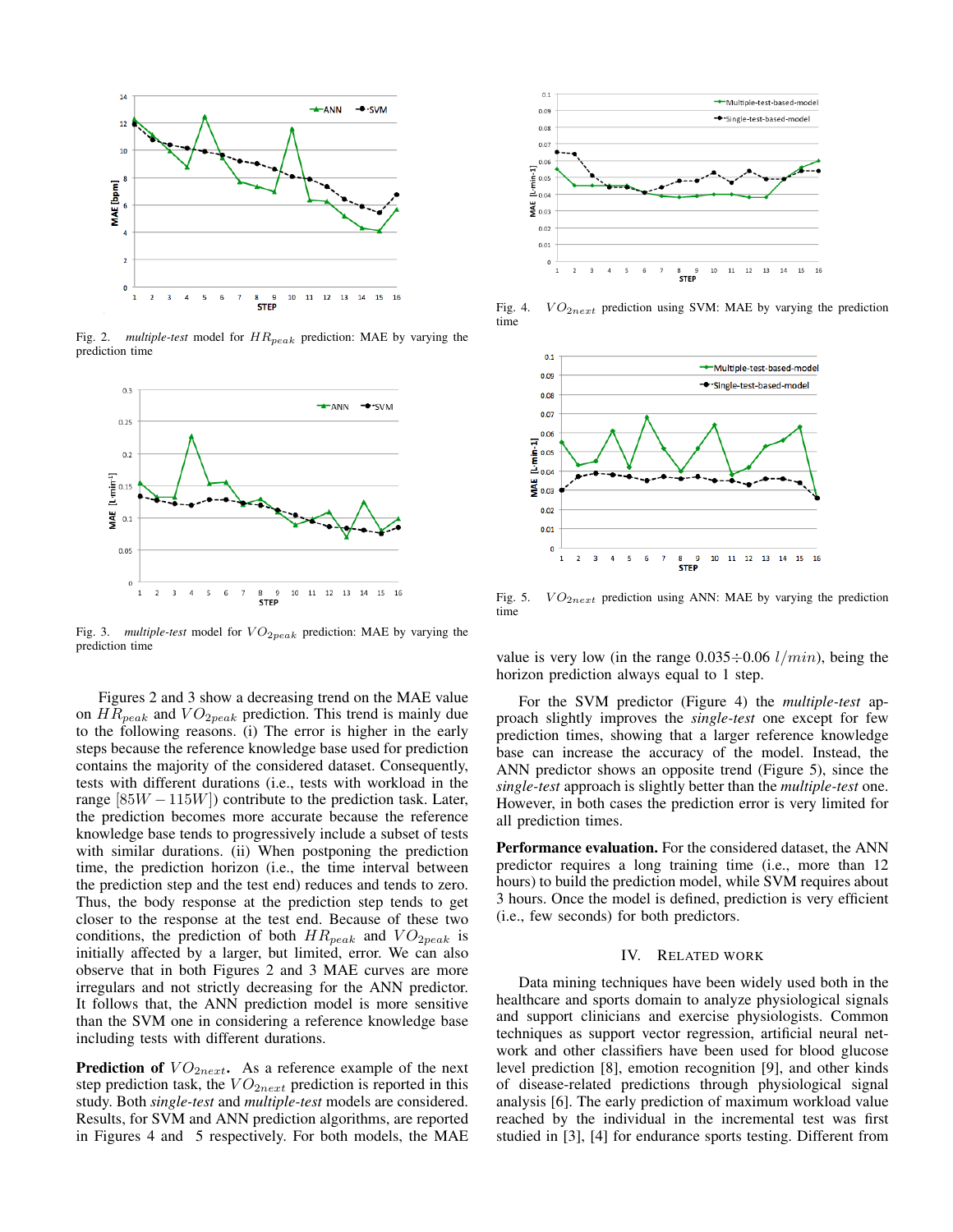these works, CRP addresses the early prediction of different physiological signal values relevant in the clinical domain (e.g., the heart rate and the oxygen consumption). It is also a more general approach because it supports the body response prediction both at the final and next step of the test.

In the field of cardiopulmonary signal analysis, many research efforts have been devoted to analysing the patient cardiopulmonary response through: (i) the analysis of signal patterns collected during exercise tests [1], [2], [7], [13], [15], [21], such as CRP or the (ii) electrical simulation models [5], [10], [26]. Cardiopulmonary exercise testing can be used by analyzing accessible physiological signal patterns collected during exercise, such as ventilation,  $VO_2$ , HR, blood pressure and body temperature [19].  $VO_{2peak}$  has been estimated in both normal subjects and several patient populations from submaximal signals, such as rating of perceived exertion, workload, and heart rate [1], [2], [7], [13], [15], [21]. Most of the above work is based on statistical analysis of periodic snapshots of physiological parameters on a weekly or monthly basis. Instead, the CRP framework using data mining techniques allows to early predict the signal values achievable at different subsequent steps of the test *during the test execution*. Signals prediction during the test execution allows to indirectly assess the key physiological information on the patient's response to the test (e.g.,  $VO_{2peak}$ ), thus and reducing the test duration and lowering the body stress of patients.

## V. CONCLUSIONS AND FUTURE WORKS

This paper presented the CRP framework to analyse the patient's cardiopulmonary response through the analysis of physiological signals monitored during the test. Experimental results, obtained on a real dataset, showed that CRP is able to predict both  $HR$  and  $VO<sub>2</sub>$  at the next and final steps of the test with a limited and acceptable error.

As future developments of this work, the following issues can be addressed. (i) *Exploitation of different data mining algorithms* to perform the prediction, (ii) *development of visualization tools* to graphically show the prediction with the corresponding error during the test, (iii) *applying the* CRP *framework in a larger cohort of maximal cardiopulmonary exercise tests*.

## ACKNOWLEDGMENT

The authors would like to thank Silvia Ferrara for performing experiments.

#### **REFERENCES**

- [1] M. F. Akay, E. I. M. Zayid, E. Aktürk, and J. D. George, "Artificial neural network-based model for predicting vo2max from a submaximal exercise test," *Expert Syst. Appl.*, vol. 38, no. 3, pp. 2007–2010, 2011.
- [2] F. Arts, H. Kuipers, A. Jeukendrup, and W. Saris, "A short cycle ergometer test to predict maximal workload and maximal oxygen uptake," *Int. journal of sports medicine*, vol. 14, pp. 460–460, 1993.
- [3] E. Baralis, T. Cerquitelli, S. Chiusano, V. D'Elia, R. Molinari, and D. Susta, "Predicting the highest workload in cardiopulmonary test," in *IEEE CBMS*, 2010, pp. 32–37.
- [4] ——, "Early prediction of the highest workload in incremental cardiopulmonary tests," *ACM TIST*, vol. 4, no. 4, p. 70, 2013.
- [5] J. Batzel, L. Ellwein, and M. Olufsen, "Modeling cardio-respiratory system response to inhaled co2 in patients with congestive heart failure,' in *Engineering in Medicine and Biology Society, EMBC, 2011*, 2011, pp. 2418–2421.
- [6] J. Bock and D. Gough, "Toward prediction of physiological state signals in sleep apnea," *Biomedical Engineering, IEEE Transactions on*, pp. 1332–1341, 1998.
- [7] T. S. Bowen, D. T. Cannon, G. Begg, V. Baliga, K. K. Witte, and H. B. Rossiter, "A novel cardiopulmonary exercise test protocol and criterion to determine maximal oxygen uptake in chronic heart failure," *Journal of Applied Physiology*, pp. 451–458, 2012.
- [8] R. Bunescu, N. Struble, C. Marling, J. Shubrook, and F. Schwartz, "Blood glucose level prediction using physiological models and support vector regression," in *Machine Learning and Applications (ICMLA), 2013*, vol. 1, 2013, pp. 135–140.
- [9] C.-Y. Chang, J.-Y. Zheng, and C.-J. Wang, "Based on support vector regression for emotion recognition using physiological signals," in *Neural Networks (IJCNN)*, 2010, pp. 1–7.
- [10] N. Chbat, M. Giannessi, A. Albanese, and M. Ursino, "A comprehensive cardiopulmonary simulation model for the analysis of hypercapnic respiratory failure," in *Engineering in Medicine and Biology Society, EMBC 2009*, 2009, pp. 5474–5477.
- [11] U. Corra, A. Giordano, A. Mezzani, M. Gnemmi, M. Pistono, R. Caruso, and P. Giannuzzi, "Cardiopulmonary exercise testing and prognosis in heart failure due to systolic left ventricular dysfunction: a validation study of the european society of cardiology guidelines and recommendations (2008) and further developments." *European Journal of Preventive Cardiology*, vol. 1, pp. 32–40, 2012.
- [12] S. Ferrara, "Master thesis. analysis of the cardiopulmonary response in incremental exercise tests using<br>data mining techniques." 2015, [Online]. Available: data mining techniques." 2015, [Online]. Available: http://dbdmg.polito.it/wordpress/research/physiological-data-analysis/.
- [13] J. A. Hawley and T. D. Noakes, "Peak power output predicts maximal oxygen uptake and performance time in trained cyclists," *European journal of applied physiology and occupational physiology*, pp. 79–83, 1992.
- [14] S. Kasetty, C. Stafford, G. P. Walker, X. Wang, and E. Keogh, "Realtime classification of streaming sensor data," in *Proceedings of the 20th IEEE ICTA*, ser. Volume 01. IEEE Computer Society, 2008, pp. 149– 156.
- [15] D. M. Lambrick, J. A. Faulkner, A. V. Rowlands, and R. G. Eston, "Prediction of maximal oxygen uptake from submaximal ratings of perceived exertion and heart rate during a continuous exercise test: the efficacy of rpe 13," *European journal of applied physiology*, pp. 1–9, 2009.
- [16] Maugeri, "Fondazione Salvatore Maugeri Clinica del Lavoro e della Riabilitazione I.R.C.C.S. Available at http://www.fsm.it/."
- [17] W. D. McArdle, F. Katch, and V. L. Katch, *Essentials of exercise physiology*. Lippincott Williams & Wilkins, 2006.
- [18] A. Mezzani, P. Agostoni, A. Cohen-Solal, U. Corr, A. Jegier, E. Kouidi, S. Mazic, P. Meurin, M. Piepoli, A. Simon, C. Van Laethem, and L. Vanhees, "Standards for the use of cardiopulmonary exercise testing for the functional evaluation of cardiac patients: a report from the exercise physiology section of the european association for cardiovascular prevention and rehabilitation," *European Journal of Cardiovascular Prevention and Rehabilitation*, vol. 16, pp. 249–267, 2009.
- [19] M. Pollock, G. Gaesser, and J. Butcher, "The recommended quantity and quality of exercise for developing and maintaining cardiorespiratory and muscular fitness, and flexibility in health adults." *Medicine & Science in Sports & Exercise*, vol. 30, pp. 975–991, 1998.
- [20] RapidMiner, "Available at http://rapid-i.com/content/view/181/190/."
- [21] F. Sartor, G. Vernillo, H. M. de Morree, A. G. Bonomi, A. L. Torre, H.-P. Kubis, and A. Veicsteinas, "Estimation of maximal oxygen uptake via submaximal exercise testing in sports, clinical, and home settings," *Sports Medicine*, vol. 43, no. 9, pp. 865–873, 2013.
- [22] J. Shawe-Taylor and N. Cristianini, *Kernel Methods for Pattern Analysis*. New York, NY, USA: Cambridge University Press, 2004.
- [23] J. M. Sill, M. J. Morris, J. E. Johnson, P. F. Allan, and V. X. Grbach, "Cardiopulmonary exercise test interpretation using age matched con-